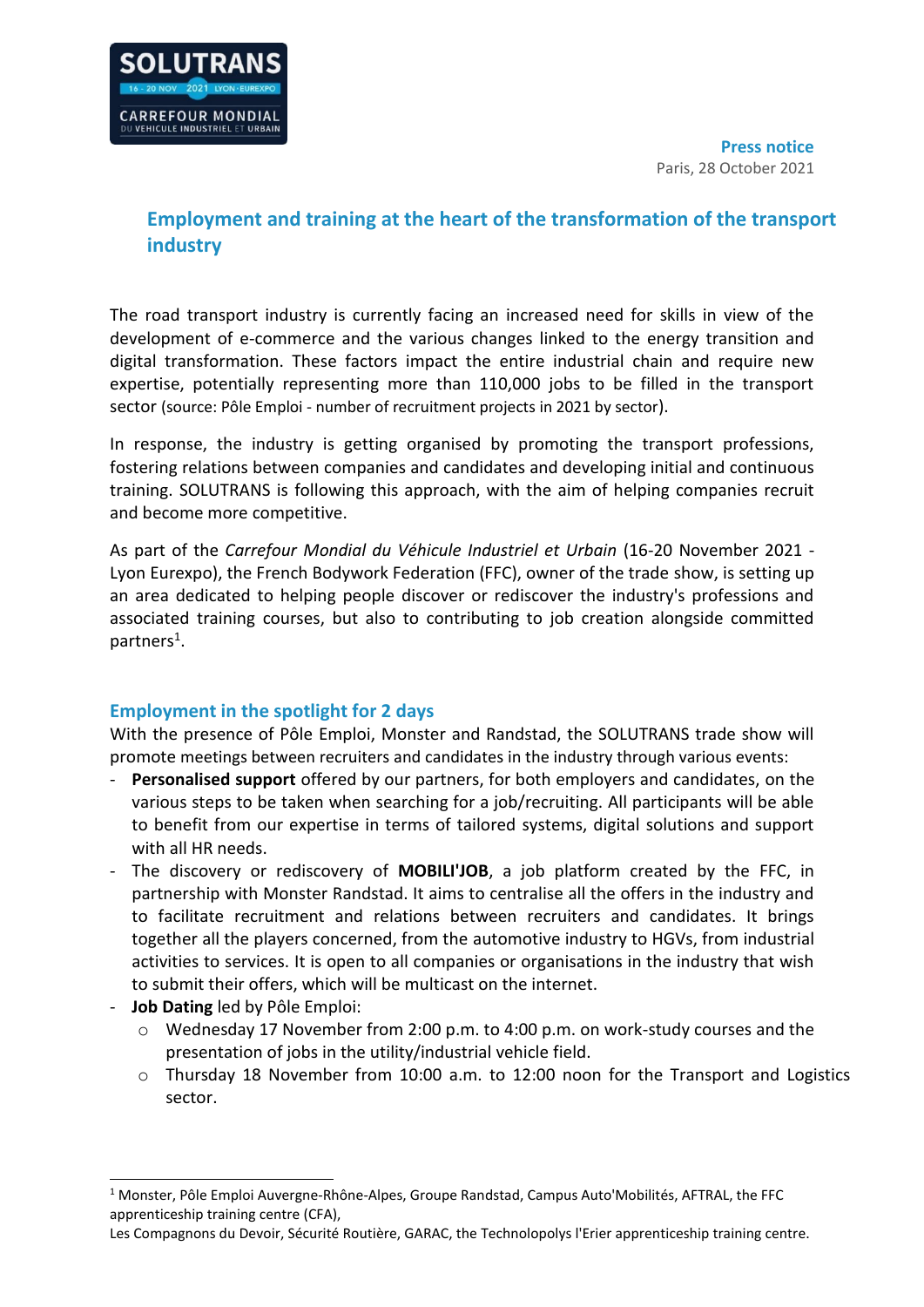The trade show will highlight the most sought-after occupations such as drivers, forklift truck operators, bodywork manufacturers, bodywork repairers, painters, welders, mechanical or hydraulic maintenance technicians, etc.

## **Discover the transport professions of today and tomorrow**

A real source of information on the opportunities and career prospects offered by the industry, this space will welcome lower secondary schools and young people choosing their career, apprentices in the sector, professionals and families. Visitors will be able to find out about the existing professions and training courses, in particular in new technologies fields (robotics, digital, virtual reality, etc.), and to enhance their knowledge through rewarding discussions and obtain information on the existing continuous training. This space will therefore offer an overview of all the innovations in the sector.



Training organisations and schools have been able to adapt to changes in the professions. They offer courses with a strong emphasis on computer science or virtual reality, for instance through the use of 3D driving simulators. These new training courses are also aligned with technical developments, particularly in relation to the latest generations of connected vehicles.

For example, Cara co-leads the AUTO'MOBILITES campus of professions and qualifications. This collaborative network is intended to develop skills and promote the professions relating to electromobility. It brings together a variety of players in the regional ecosystem - secondary and higher education establishments, research centres and companies - around educational engineering projects aimed at meeting the new skills needs of companies.

Certified in 2020 by the Ministry of National Education and Youth, of Higher Education, Research and Innovation, and by the Ministry of the Economy, the campus works to cocreate and deploy innovative training courses and systems, aimed at a learning audience in both initial and continuing education, and at trainers.



## **Meet Hugo Pierron, currently taking part in the Bodywork Manufacturing vocational baccalaureate programme with Compagnons du Devoir in Lyon**

Holder of a baccalaureate with a Science major, Hugo wanted to go into a manual profession. At just 18 years old, this motorcycle and car enthusiast chose to join the Compagnons du Devoir to obtain a vocational baccalaureate diploma in Bodywork Manufacturing. He is therefore learning to create and manufacture all types of vehicles: cars, competition cars, prototypes, HGVs, etc. He is taking this work-study course at Gruau Lyon Lanéry in Vénissieux (69).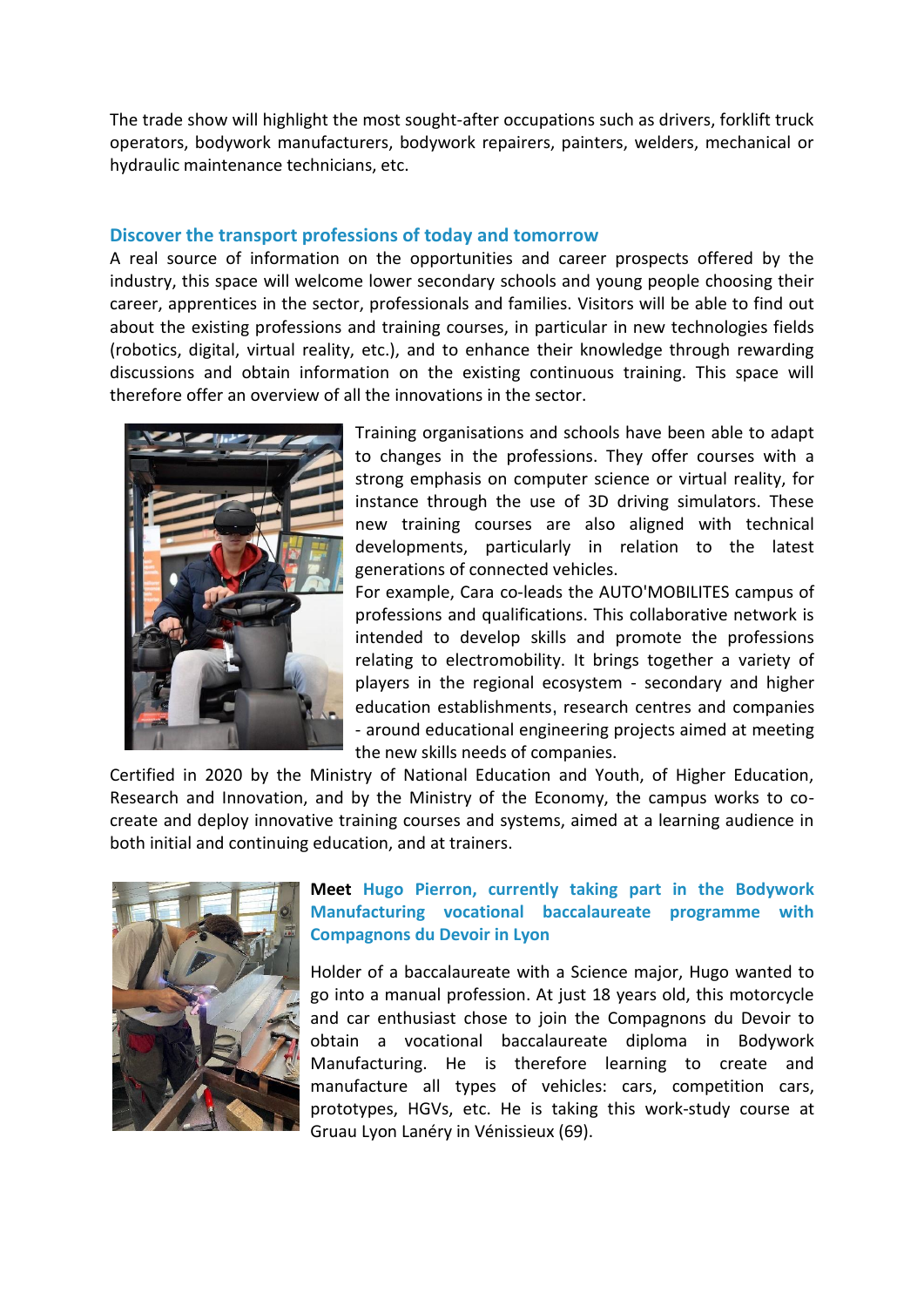Hugo shares his enthusiasm and his wish to learn a practical trade: "*I got a baccalaureate with a Science major, but I didn't want a job behind a desk. I like manual work. So I joined the Compagnons because I am aiming for excellence."* His training is teaching him the fundamentals necessary to practise a trade and allowing him to gain autonomy and confidence. "*The qualities needed to succeed are patience, courage on large projects, and organisation, because some tasks can be long and complicated"*. As for the future, "*I'm still young and I'm concentrating on my training, but I'd like perhaps to create a company*," concludes Hugo Pierron.

### **Auvergne Rhône-Alpes: a region on the move**

The Auvergne-Rhône-Alpes region is the second most important region in economic terms after Îlede-France. Over the years, it has become an important base for road freight transport and logistics. It has nearly 8,200 freight transport and logistics activities companies, including 6,700 specialised in road haulage (source: OPTL 2020 regional report), tallying over 90,000 employees.

Its advantageous geographical position facilitates European exchanges and access to numerous metropolitan areas. "It is on the Lille-Paris-Marseille north-south rail and motorway route, with branches heading towards Switzerland and Italy (access to Geneva, the Fréjus and Mont-Blanc tunnels, etc.), and in the Rhône and Saône valleys, which are important river routes.

The heavy goods and urban vehicle industry currently has nearly 1,000 vacancies in the Auvergne Rhône-Alpes region, in the transport sector, requiring key bodywork skills.

### **About SOLUTRANS**

*"SOLUTRANS, THE GLOBAL HUB FOR INDUSTRIAL AND URBAN VEHICLE SOLUTIONS"*

*SOLUTRANS, which brings together actors from throughout the heavy goods and urban vehicle industry, presents its 16th event from 16 to 20 November 2021 at Lyon Eurexpo. Accredited by OICA, the event draws together some 60,000 professionals and 1,000 exhibitors and brands from around the world in a 90,000m<sup>2</sup> space. The new promise for the 2021 event: "Sustainable, Connected Solutions for a Responsible Transport Industry".*

*The SOLUTRANS trade show is the biennial meeting point of one of the most innovative of all industries. The global economic context makes SOLUTRANS 2021 a showcase for the exceptional performances of industrial vehicle manufacturers, bodywork manufacturers, conversion specialists, parts manufacturers, manufacturers of workshop equipment, tyre specialists, distribution networks, and more. The trade show will occupy a new hall named SOLUTRANS 4.0, dedicated to breakthrough innovations in the heavy goods and urban vehicle industry, offering insight to all professionals, from manufacturers, bodywork manufacturers, parts manufacturers, and those involved in maintenance, to haulage contractors and loaders. SOLUTRANS' aim is to support the industry and promote solutions to the challenges that lie ahead.*

### **SOLUTRANS press department:**

CLC Communications - Tel.: +33 (0)1 42 93 04 04 Jérôme Saczewski - Christelle Maupetit - Charlène Brisset – Diama Niasse [j.saczewski@clccom.com](mailto:j.saczewski@clccom.com) - [c.maupetit@clccom.com](mailto:c.maupetit@clccom.com) - [c.brisset@clccom.com](mailto:c.brisset@clccom.com) - [d.niasse@clccom.com](mailto:d.niasse@clccom.com)

### **FFC press contact:**

Frédéric RICHARD – +33 (0)6 82 87 69 34 - [frederic.richard@ffc-carrosserie.org](mailto:frederic.richard@ffc-carrosserie.org)